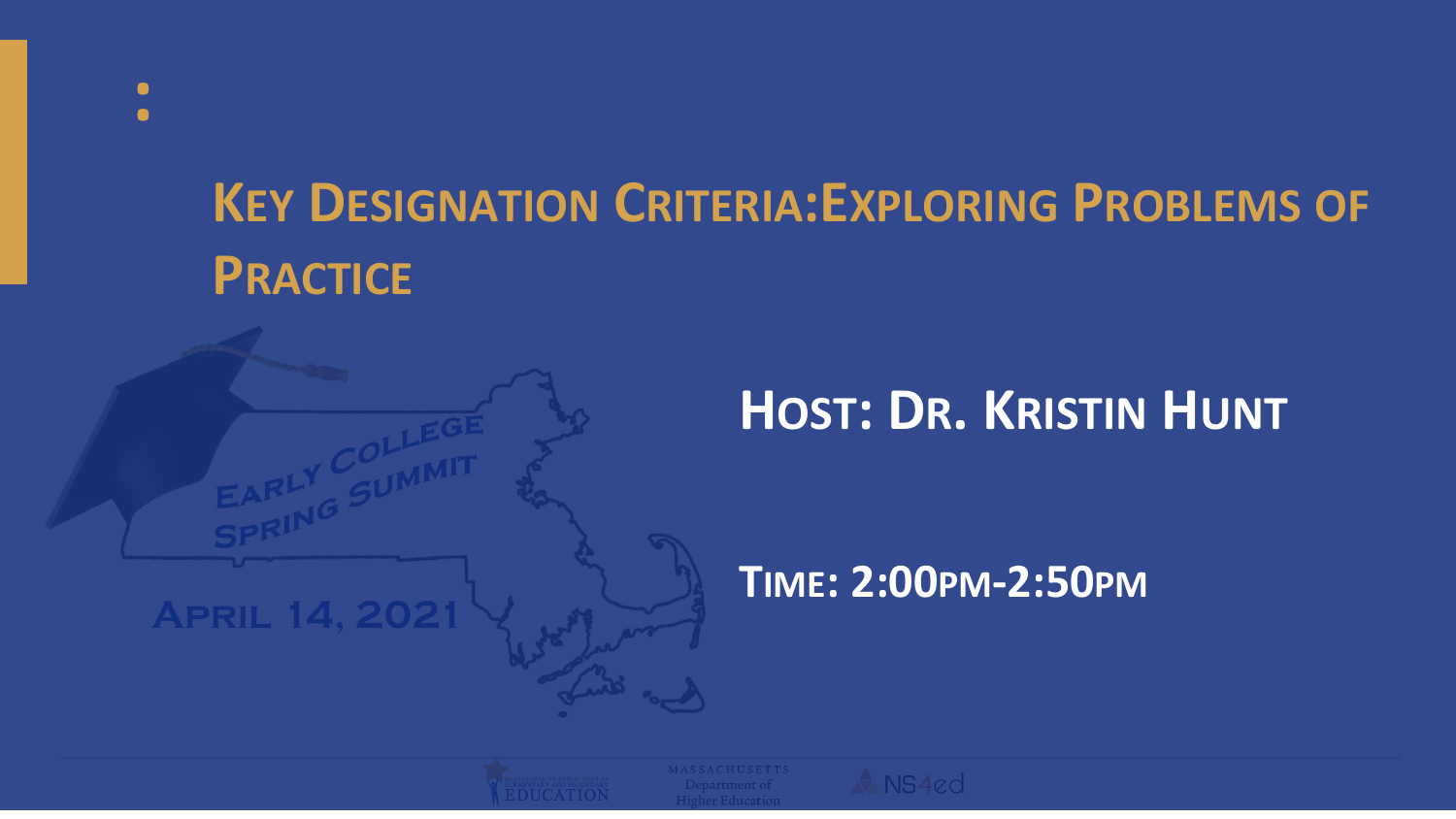

The primary purpose of this session is to highlight key aspects of the Early College Designation and share out on some of the ways in which programs align with Designation criteria and move Early College students forward



**MASSACHUSETTS** Department of **Higher Education** 

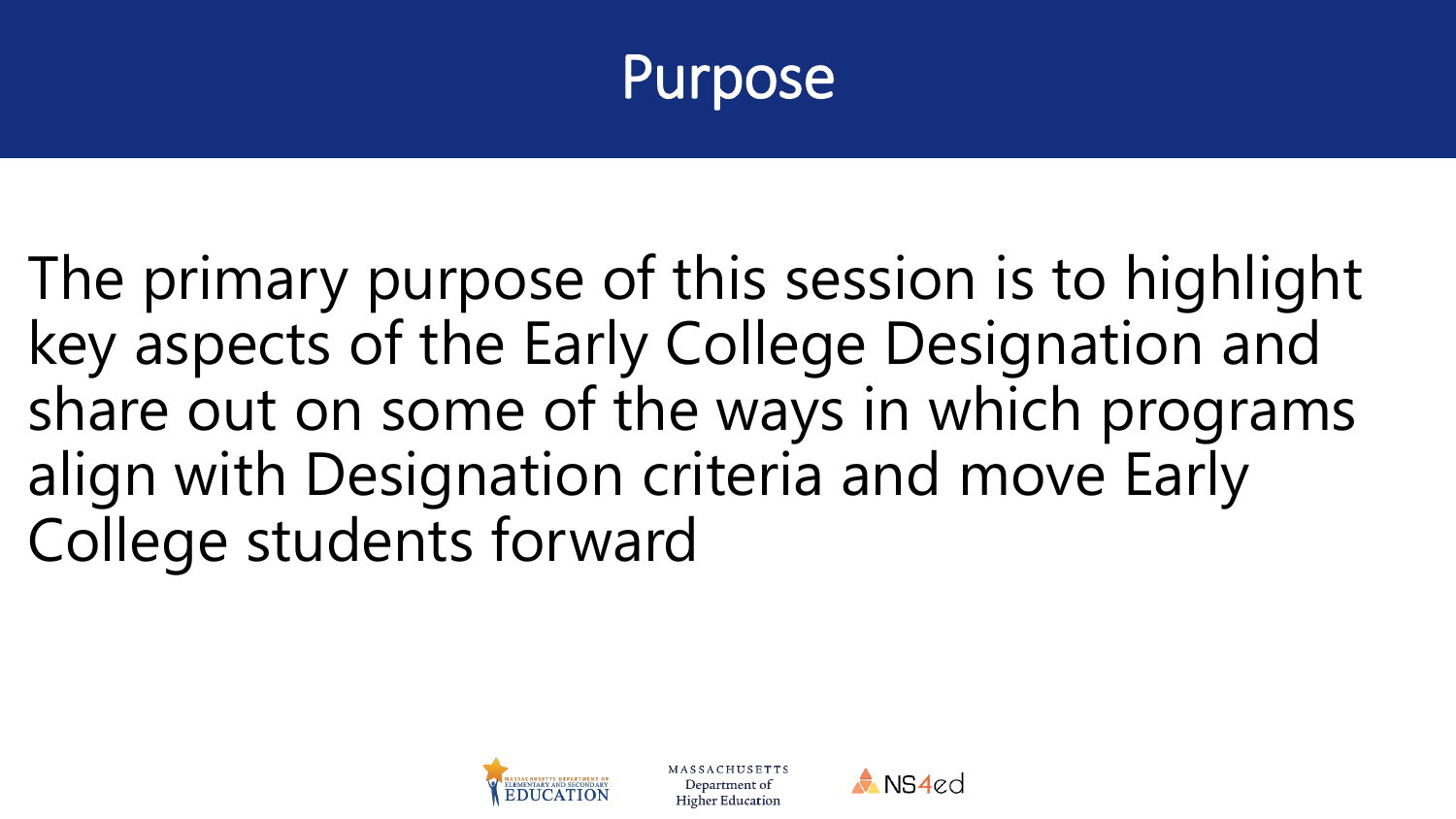# **Principle 1: Equitable Access**

Equitable Access to: Early College program, college courses, college degrees, sustainable careers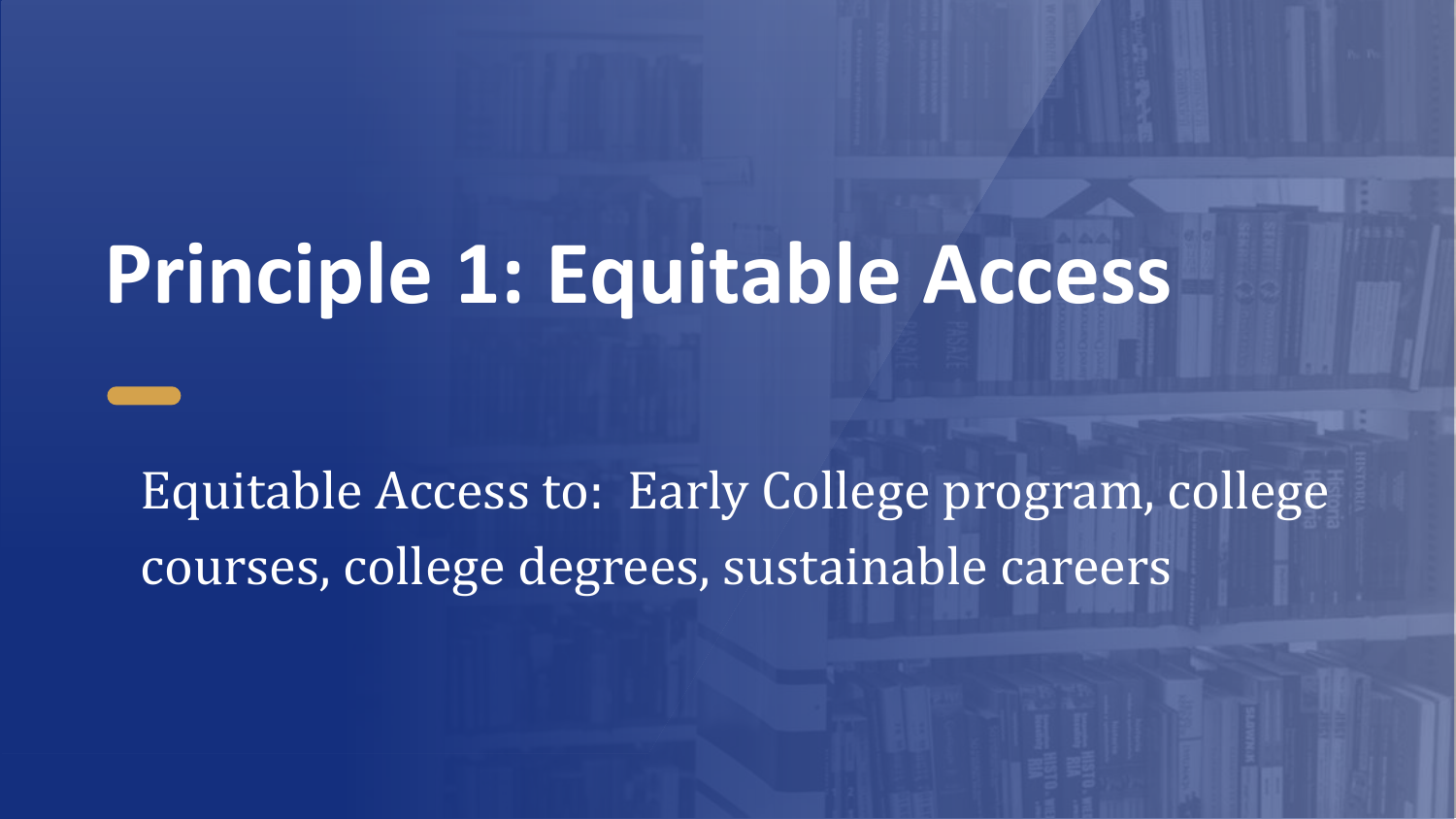# Key Elements Related to Equitable Access

- Outreach and Recruitment
- Enrollment Requirements
- On-ramps and support
- Scale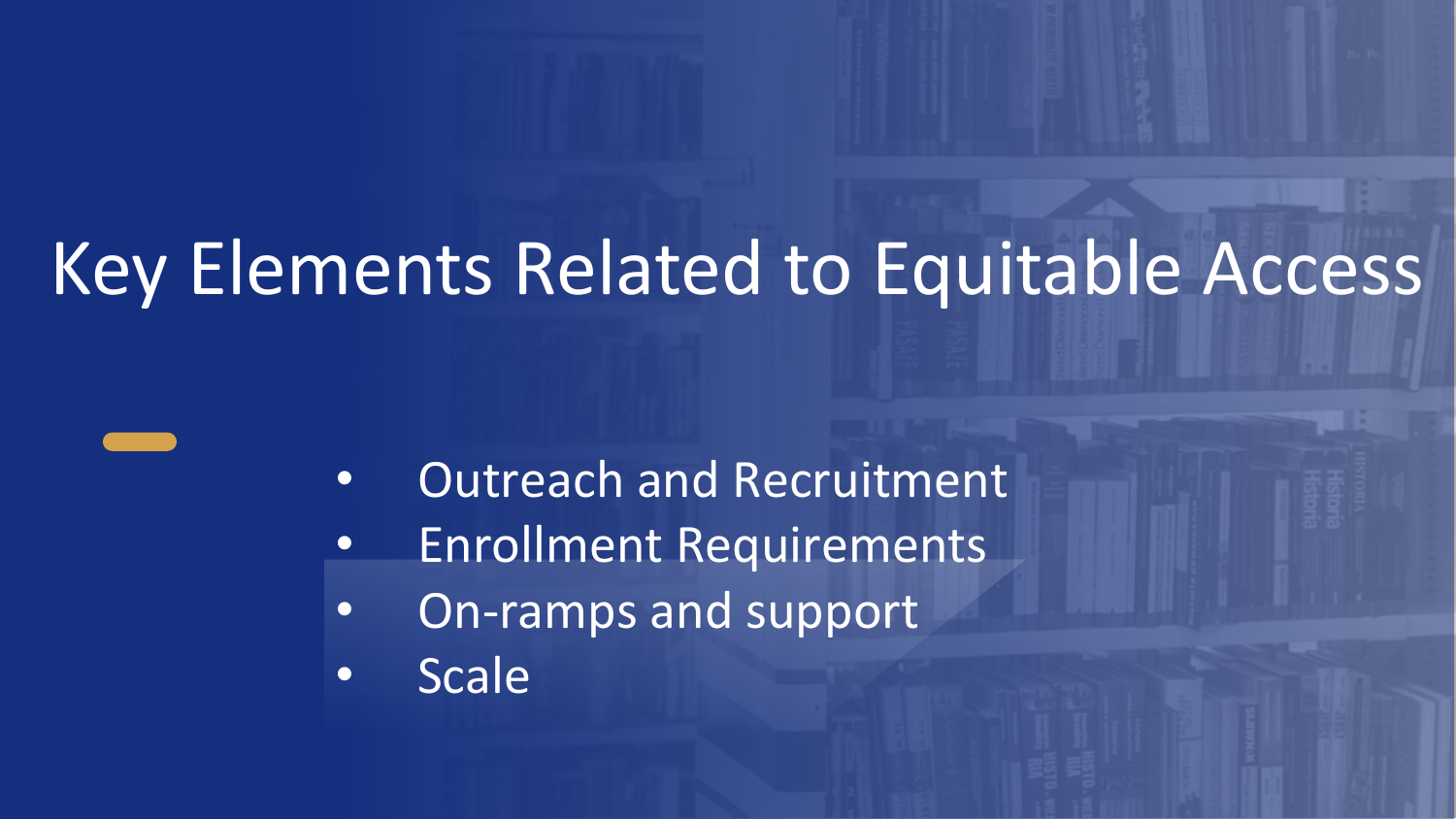### Area of Focus Related to Guiding Principle 1

Program Enrollment (Broad, open) versus college course requirements and enrollment (need to demonstrate academic preparedness) Requires "on-ramps" to multiple measures of college readiness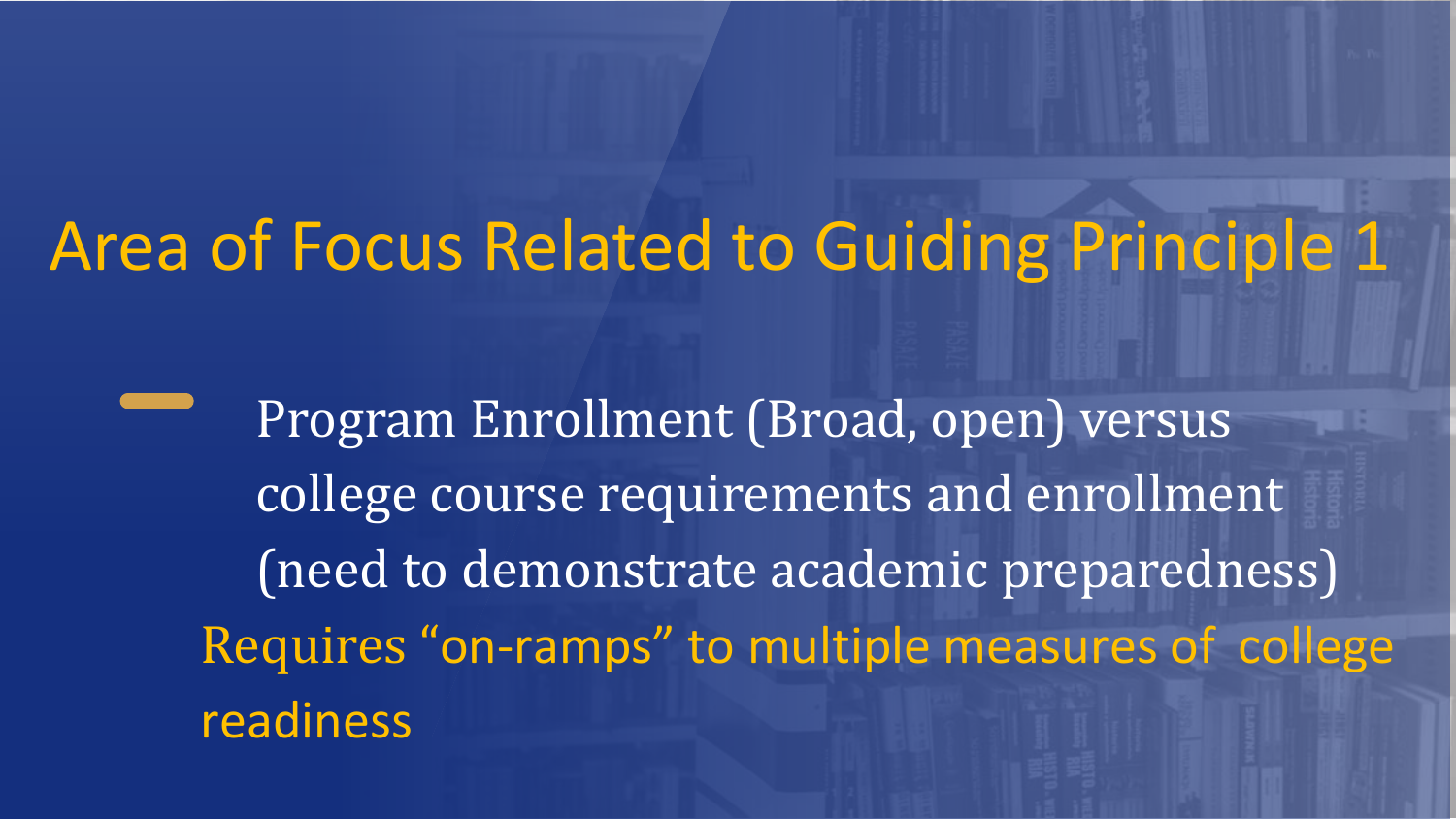### Sample of Program Enrollment

#### **Ex: Dearborn Commitment Form**

- Assurances signed by Student, Parent/Guardian and Advisor
- No testing academic requirements needed to fill out form
- Primarily focuses on students' rights and responsibilities, particularly around dual enrollment course-taking

\**Could be coupled with a program description or handbook and acknowledgement by student and parent of what program commits to students- Overall pathway and "on-ramps" to academic preparedness, philosophy and mission of program, promise that courses, textbooks, transportation are free of charge, intentional wrap around support services , specialized advising, etc.* 



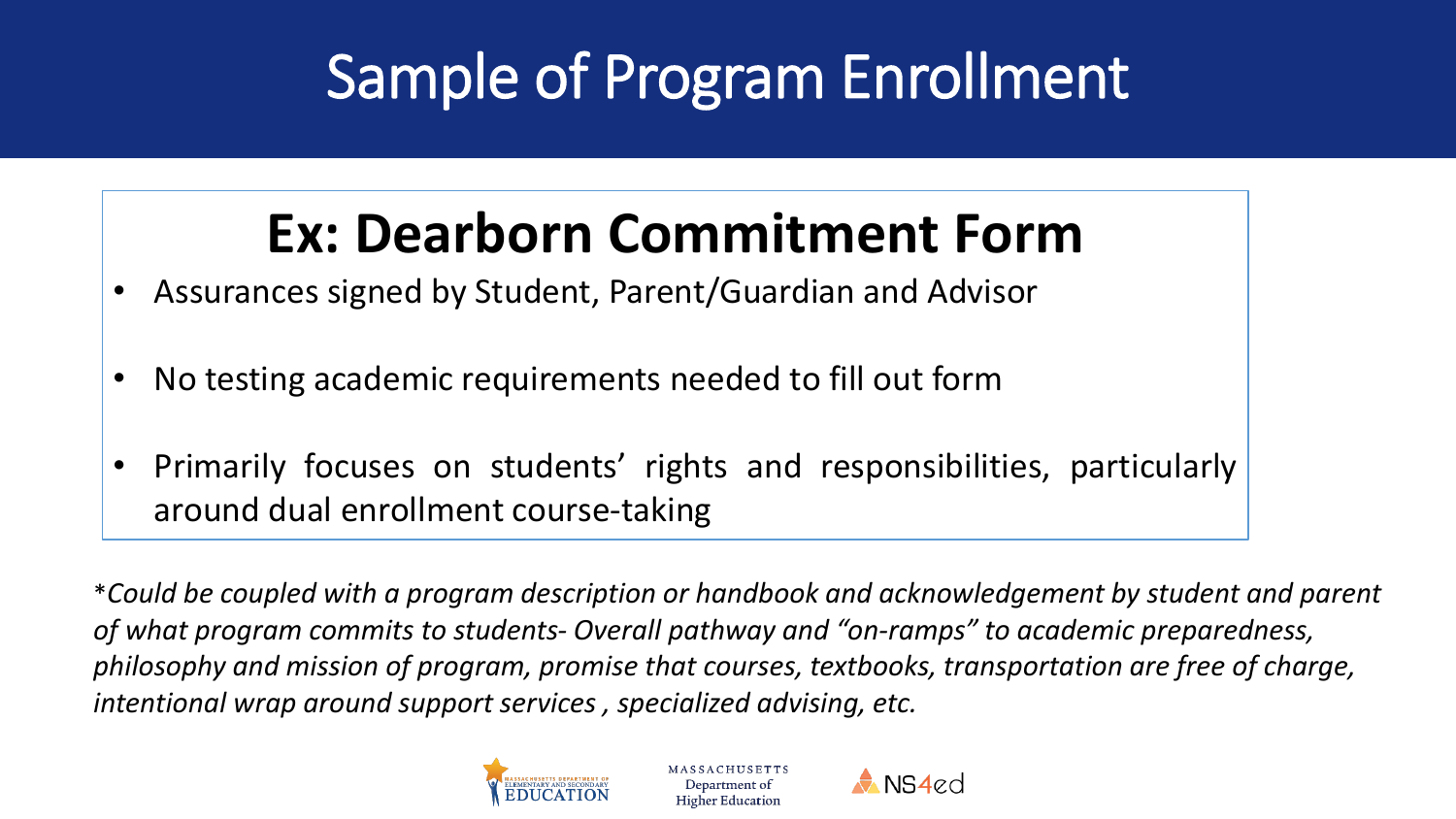## Example of Dual Enrollment College Course Application

#### **Ex: Northern Essex Community College Early College Application**

- Completed when enrolling in first college courses
- "Starts" students in college system
- Much more detail about course-taking requirements, etc.



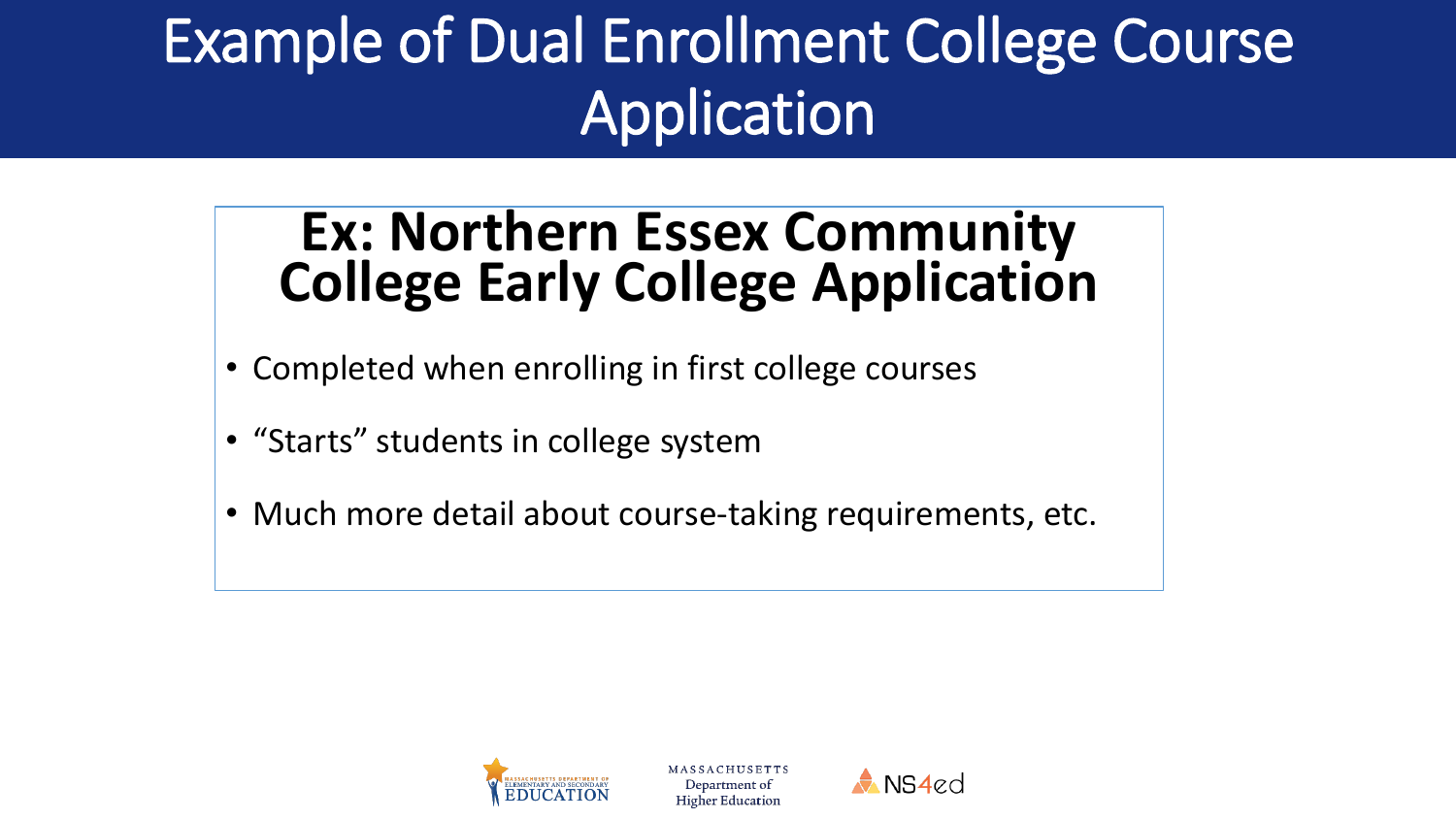### Principle 2: Guided Academic Pathways

Guided Academic Pathways include high school and college advising, scope and sequence of onramps to college coursework, foundational, transferable college courses, integrated supports and connections to careers.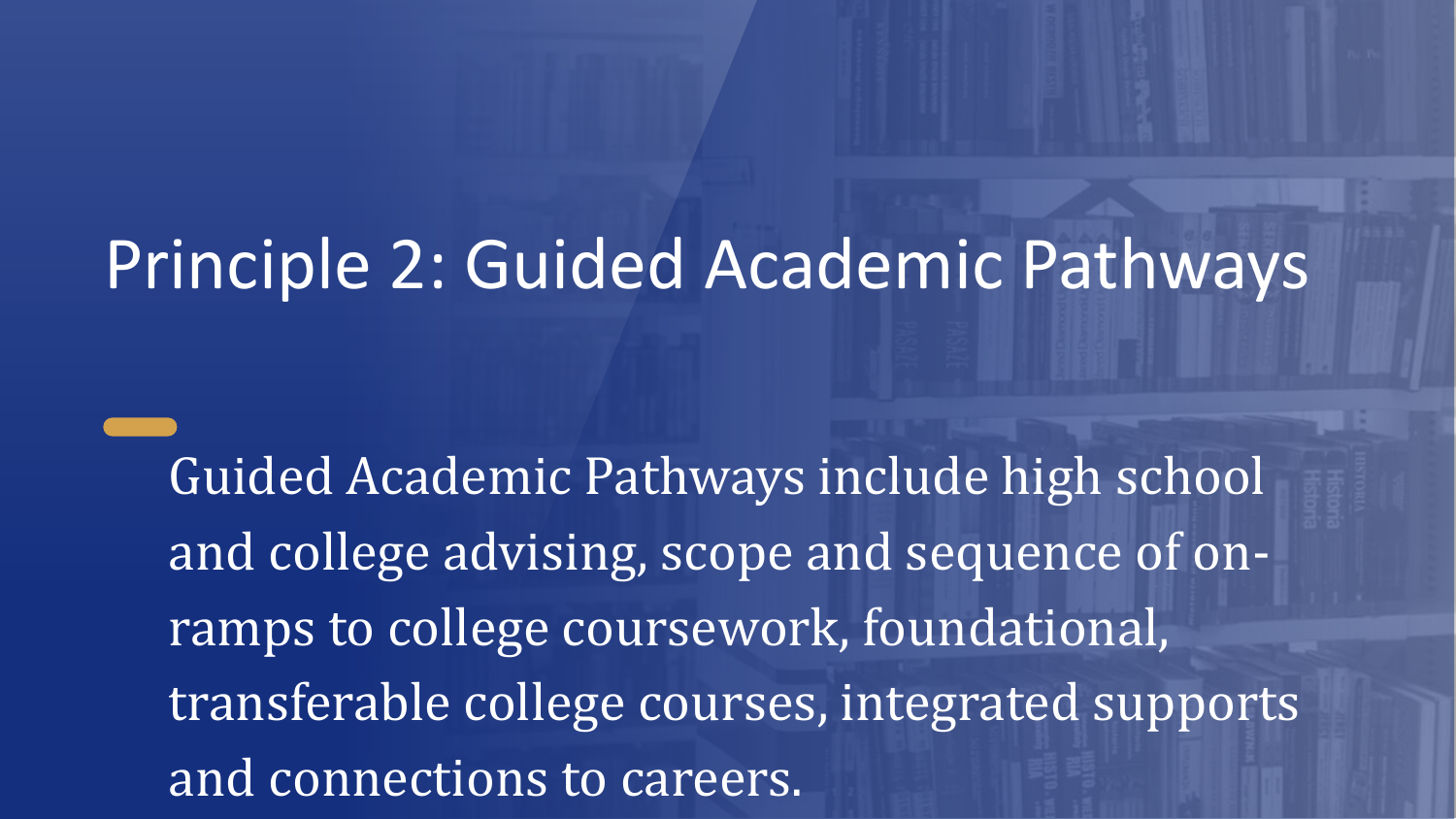## Key Elements related to Principle 2

- Scope and Sequence
- Foundational coursework
- Comprehensive and Integrated Early College schedule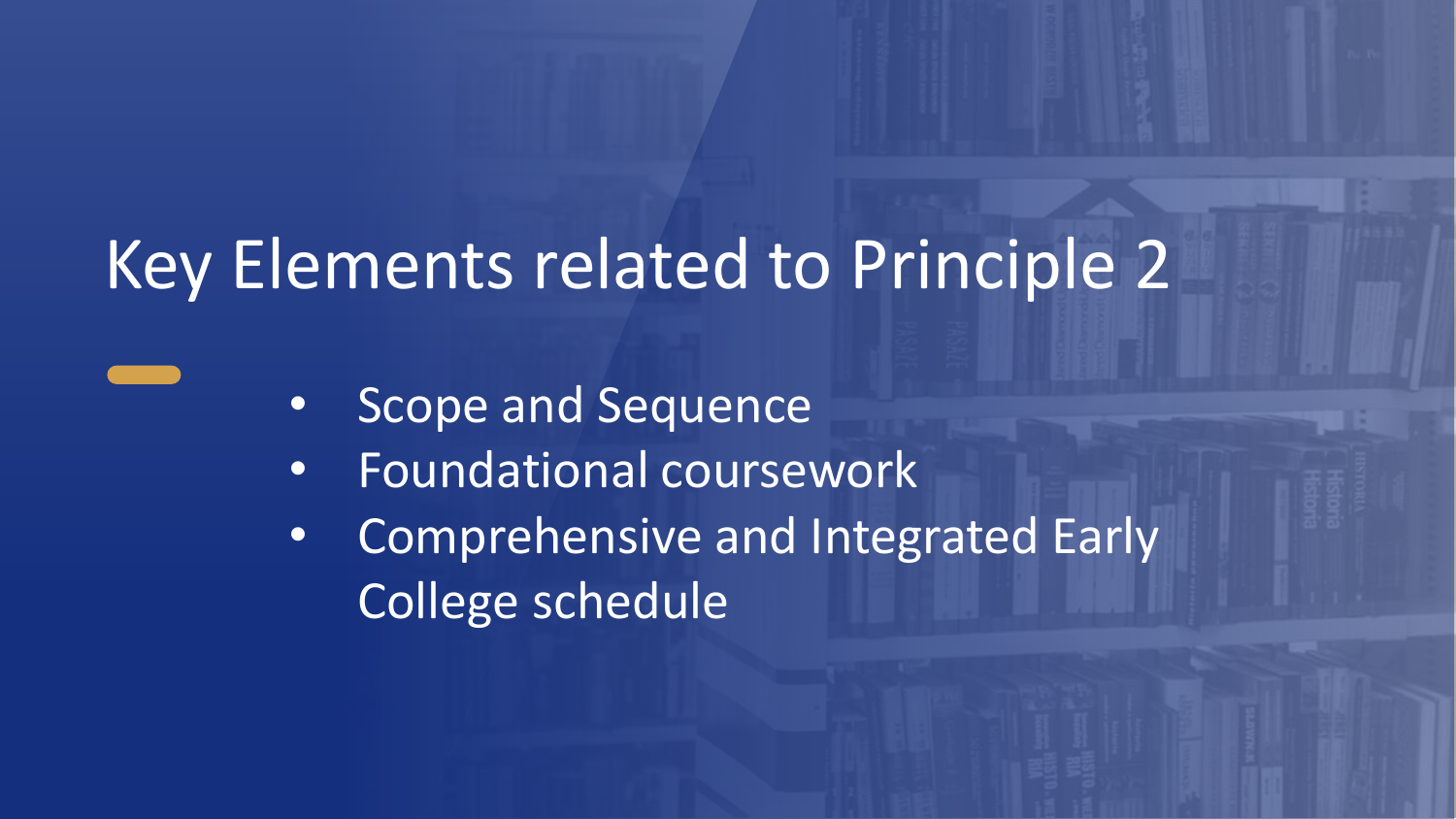## Areas of focus Related to Principle 2

To Name or Not to Name: How specific to get with Guided Pathways?

Dual enrollment should fulfill MassCore and MassTransfer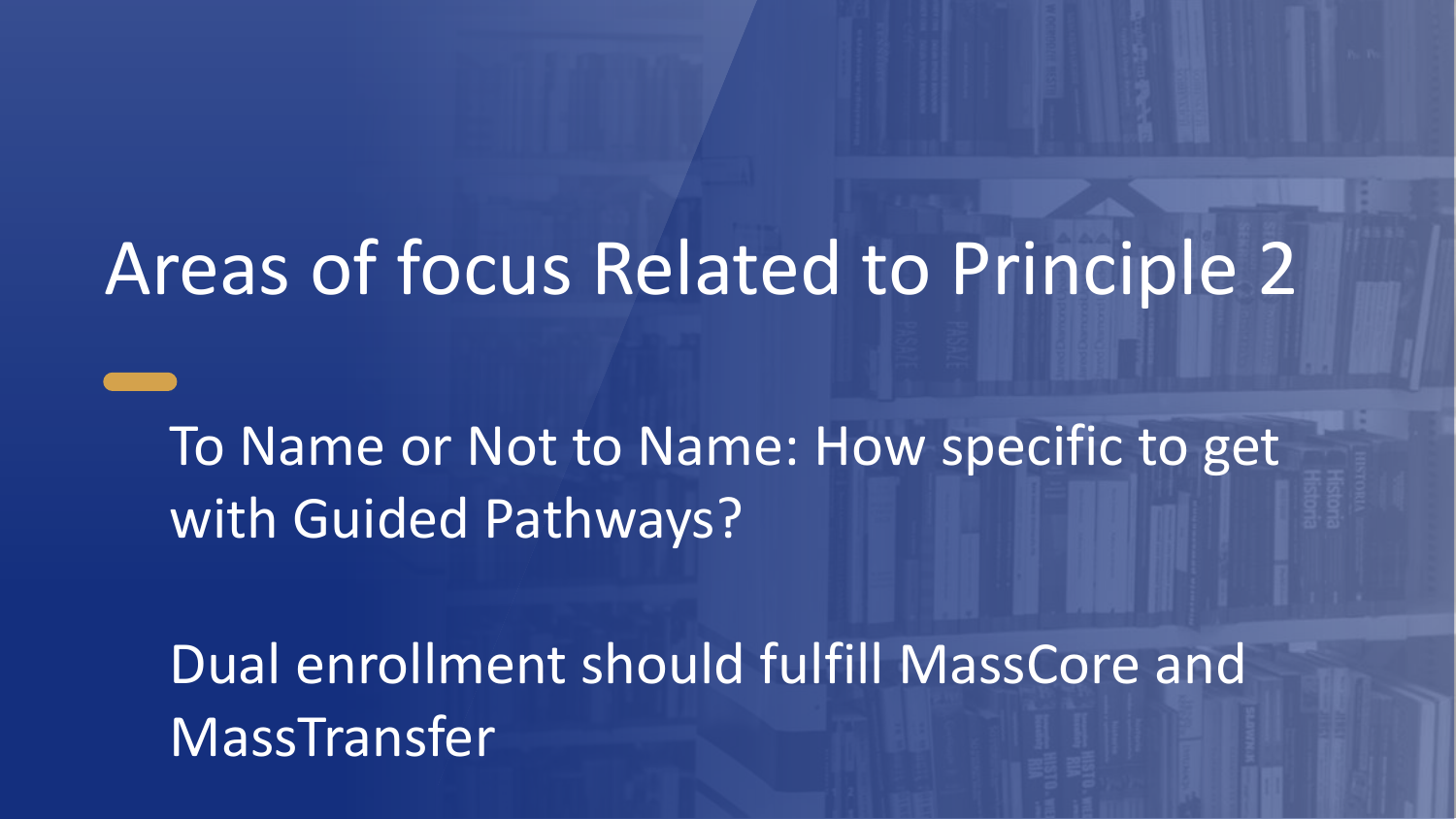### Sample Guided Academic Pathways

### Examples of Early College Pathways

- Early College Pathway
- College Foundation Pathway
- Early College STEM Pathway
- Early College Liberal Arts Pathway
- Early College Education Pathway
- Early College IT Pathway

Should be able to distinguish a Designated Early College program from other non-Designated dual enrollment pathways and other Designated programs supported by DESE (such as CVTE or IP)

All pathways should include "on-ramps" and general education foundations

Pathways should include generalized scopes and sequences but MYCAP can be used to individually tailor EC pathways



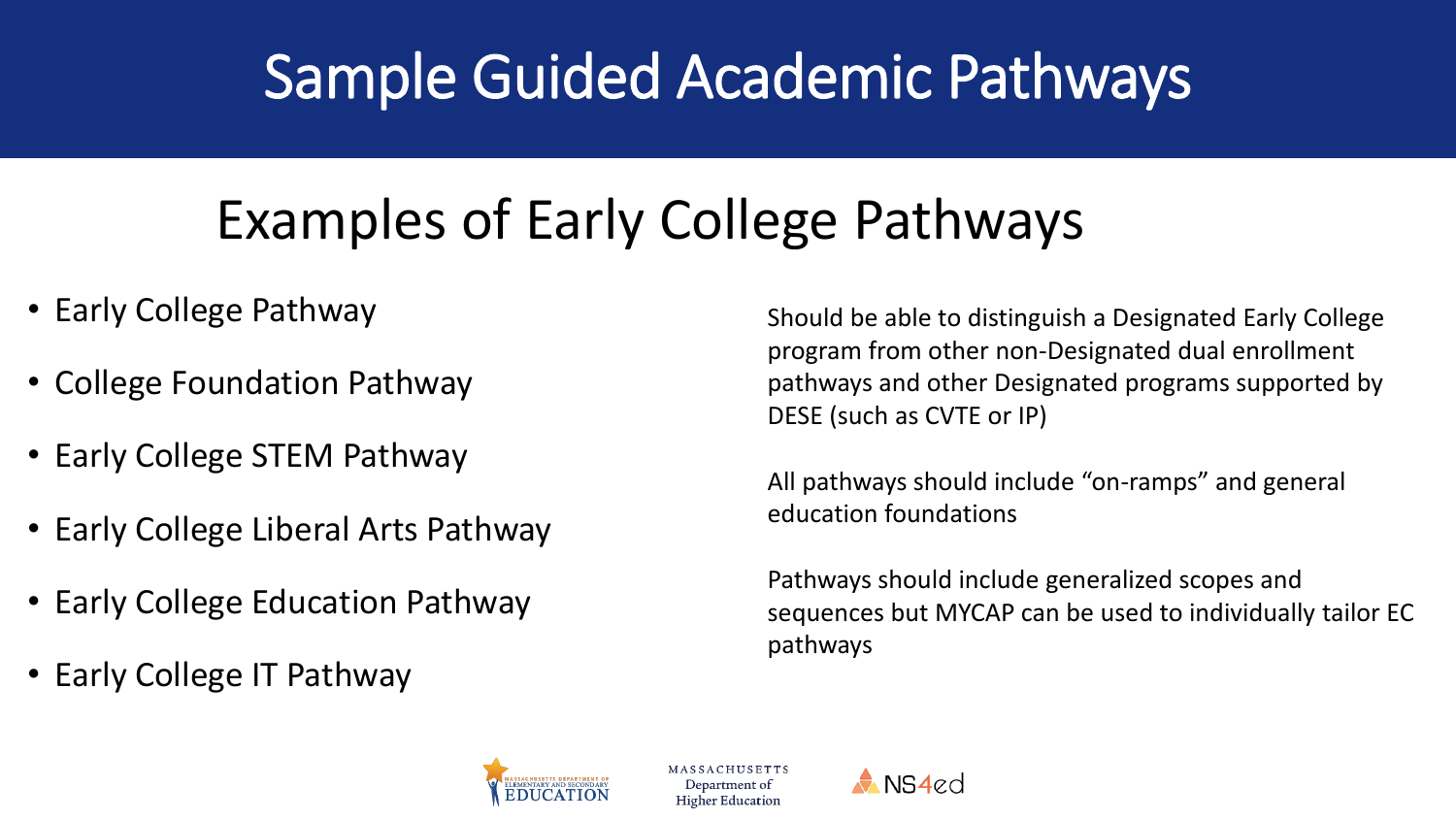### Guided Academic Pathways

# EX: Charlestown HS Pathways: Business, Health, and IT



**MASSACHUSETTS** Department of **Higher Education** 

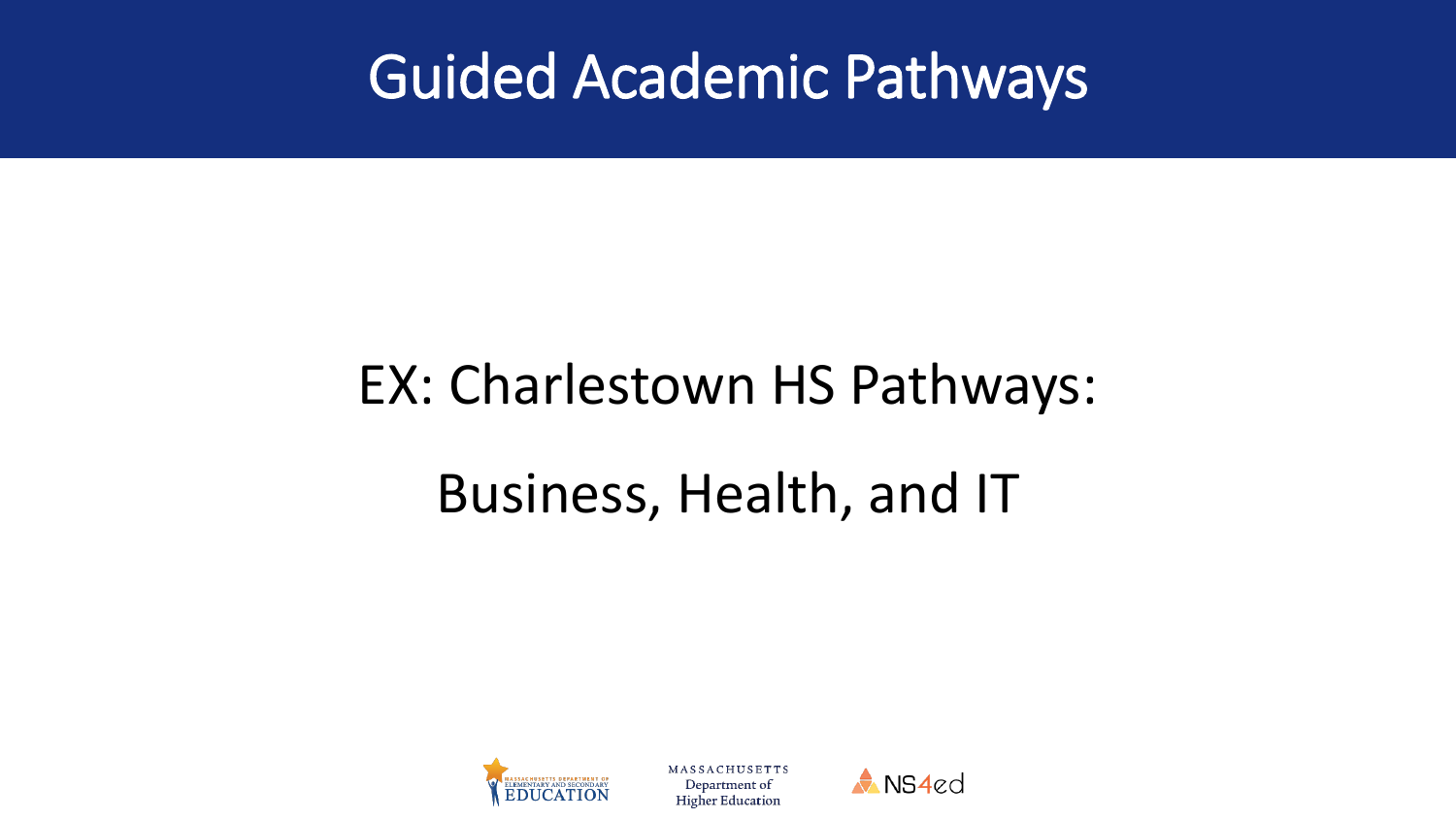### Guided Academic Pathways

### Mass Core and Mass Transfer: Side by Side Comparisons



MASSACHUSETTS Department of **Higher Education** 

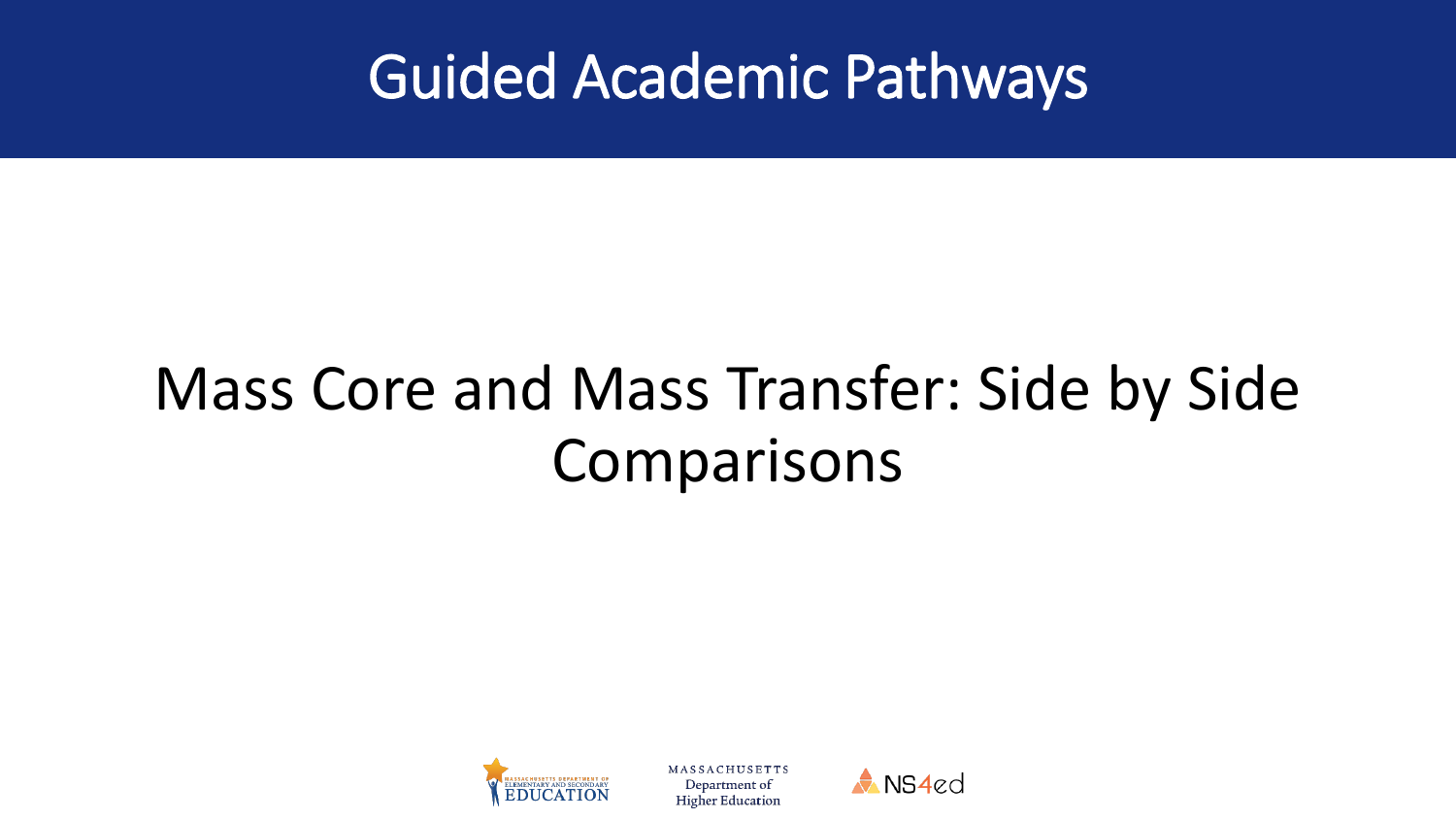## Principle 3 : Enhanced Student Support  $\mathbf{g}$ Principle 4: Connections to Careers

Integrated academic and non-academic wrap around supports & Integrated career awareness, exploration and immersion experiences MyCAP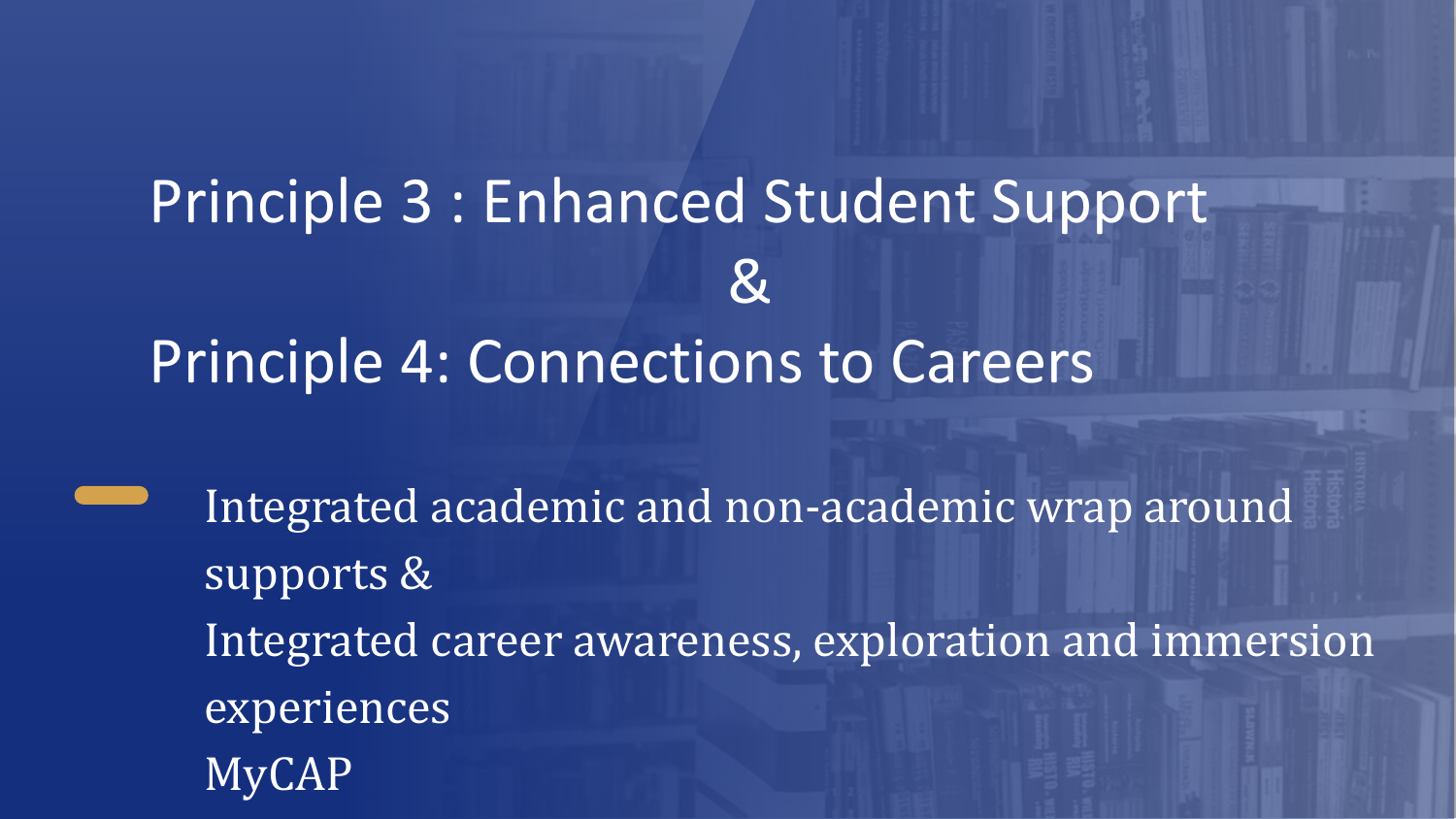#### Key Elements related to Principle 3

Academic and Non-Academic Intentional Supports Provided jointly by both high school and college partner Built into school day

#### Key Elements related to Principle 4

Students have opportunities for career awareness, exploration and immersion activities Career activities are linked to labor data and college coursework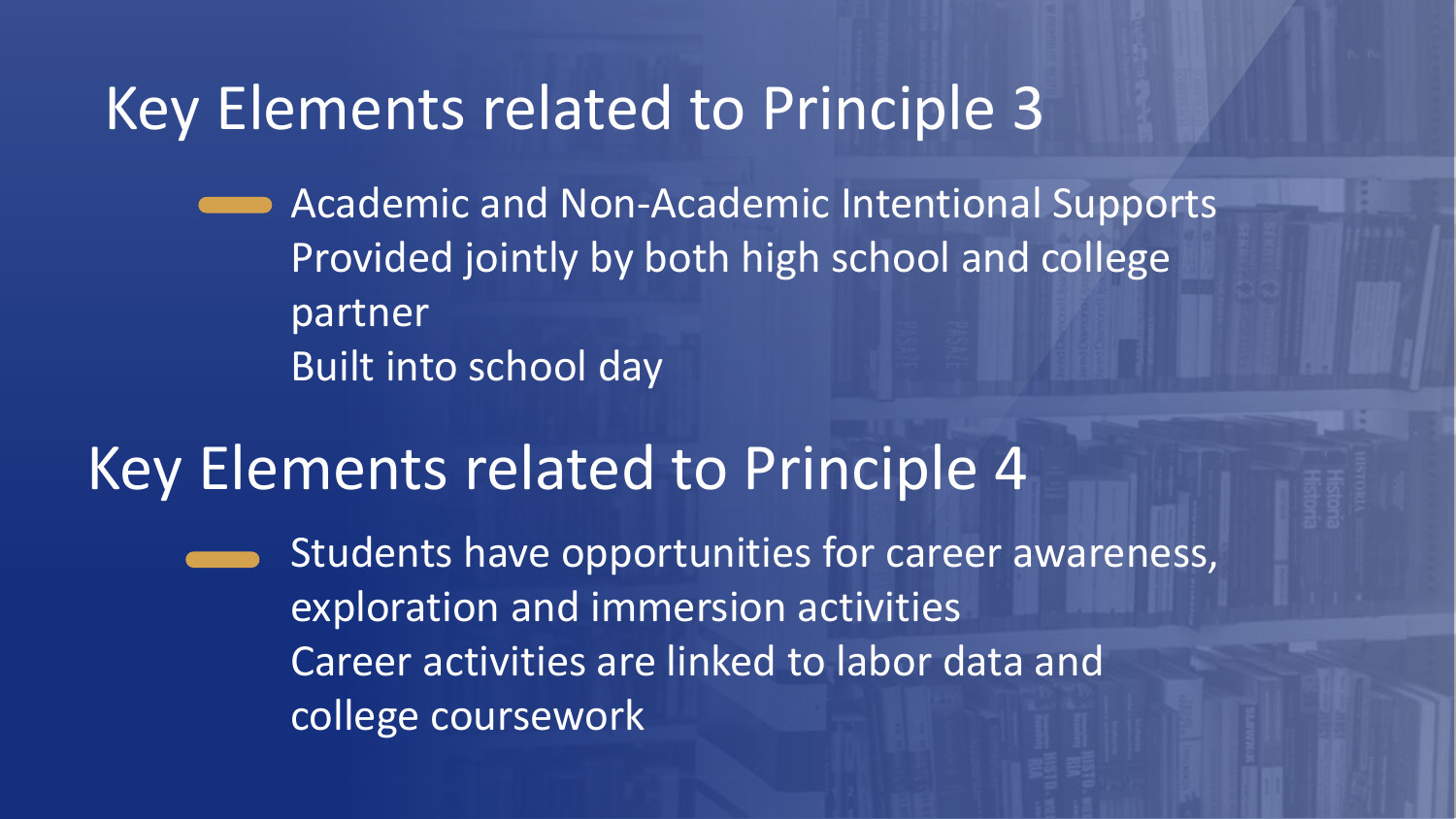### Using MYCAP in Early College Planning

### Lisa Harney: What might MYCAP look like for Early College students?

### Ex. Adapted Incoming EC Student Questionnaire



**Higher Education** 

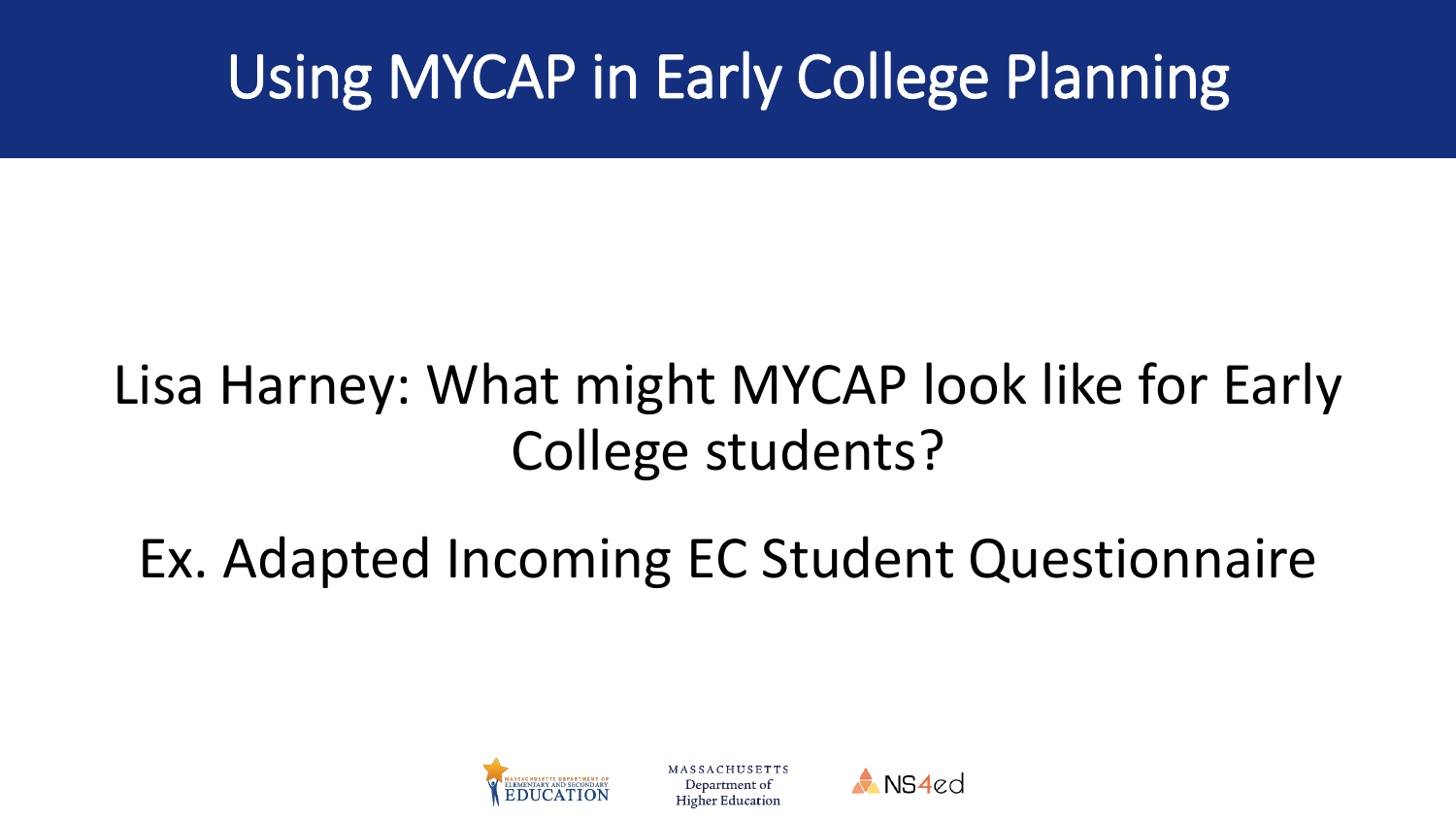# Principle 5: Deep and Effective Partnerships *Great schools do not exist apart from great leaders.*  NAESP & NASSP, 2013 Partners have worked together to transform high school experience by blending in college experience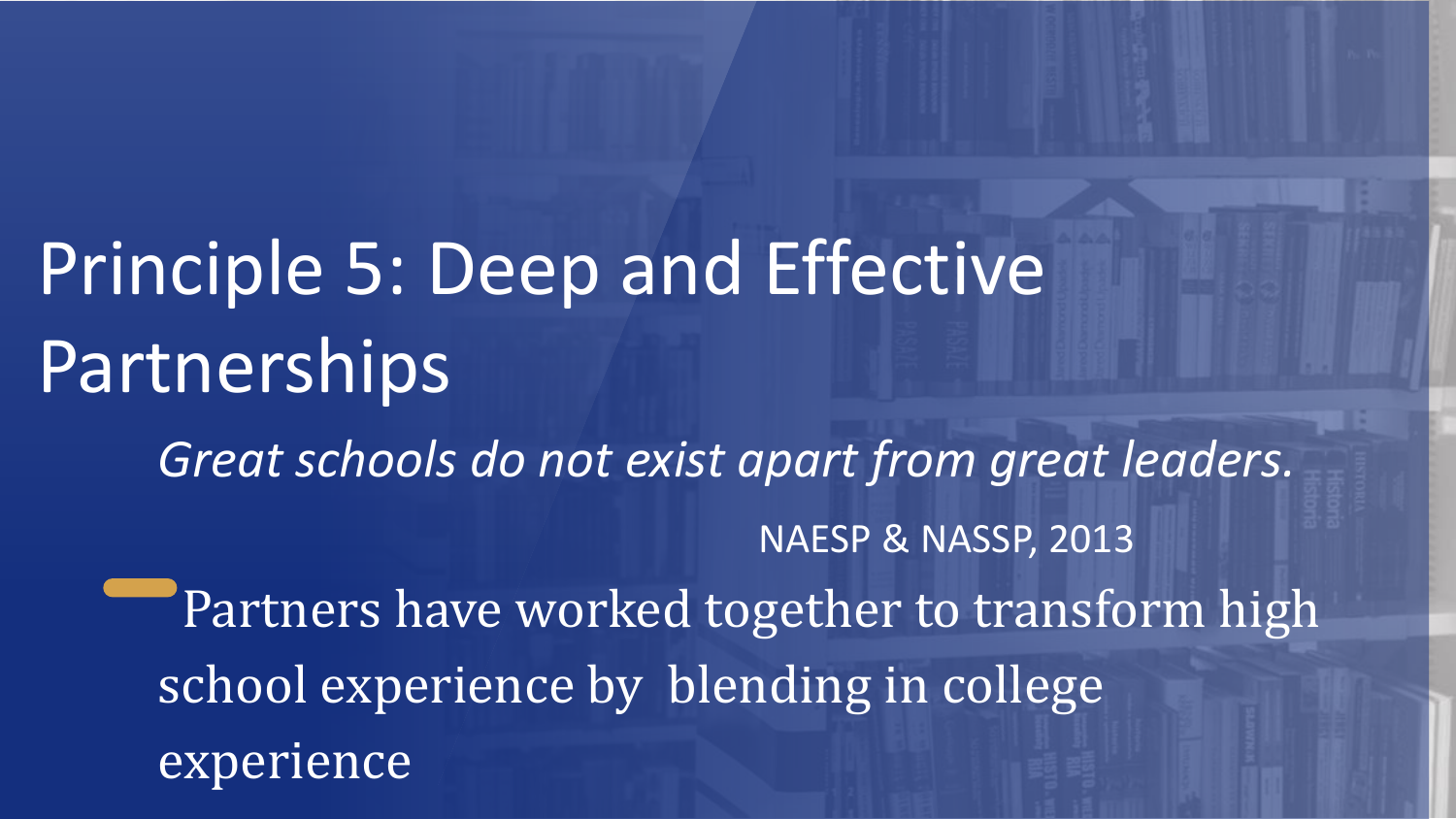## Key Elements related to Principle 5

Extensive MOU Partner Communication Budgets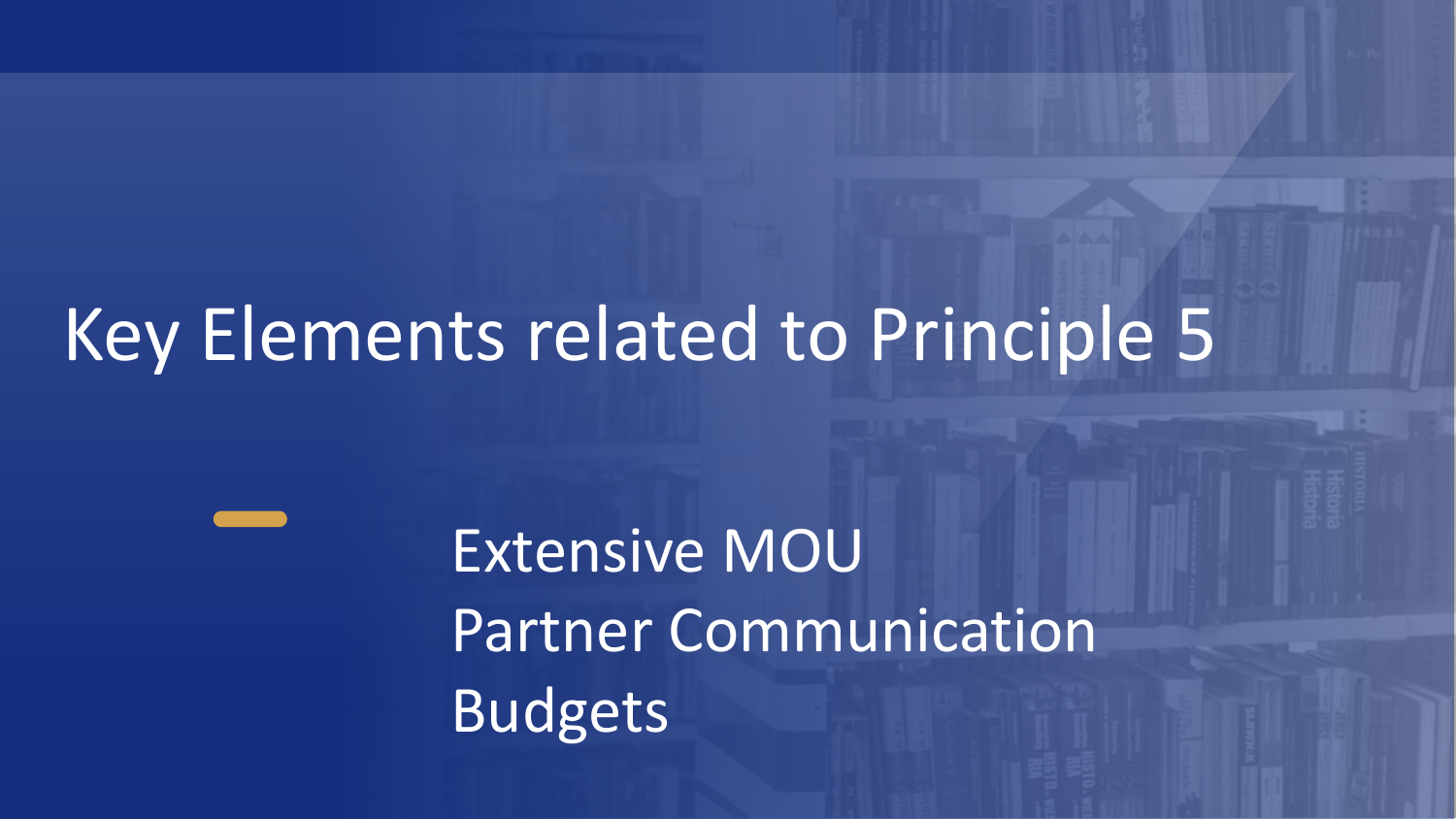## Area of Focus Related to Principle 5

Partner Communication: Keeping in touch and being proactive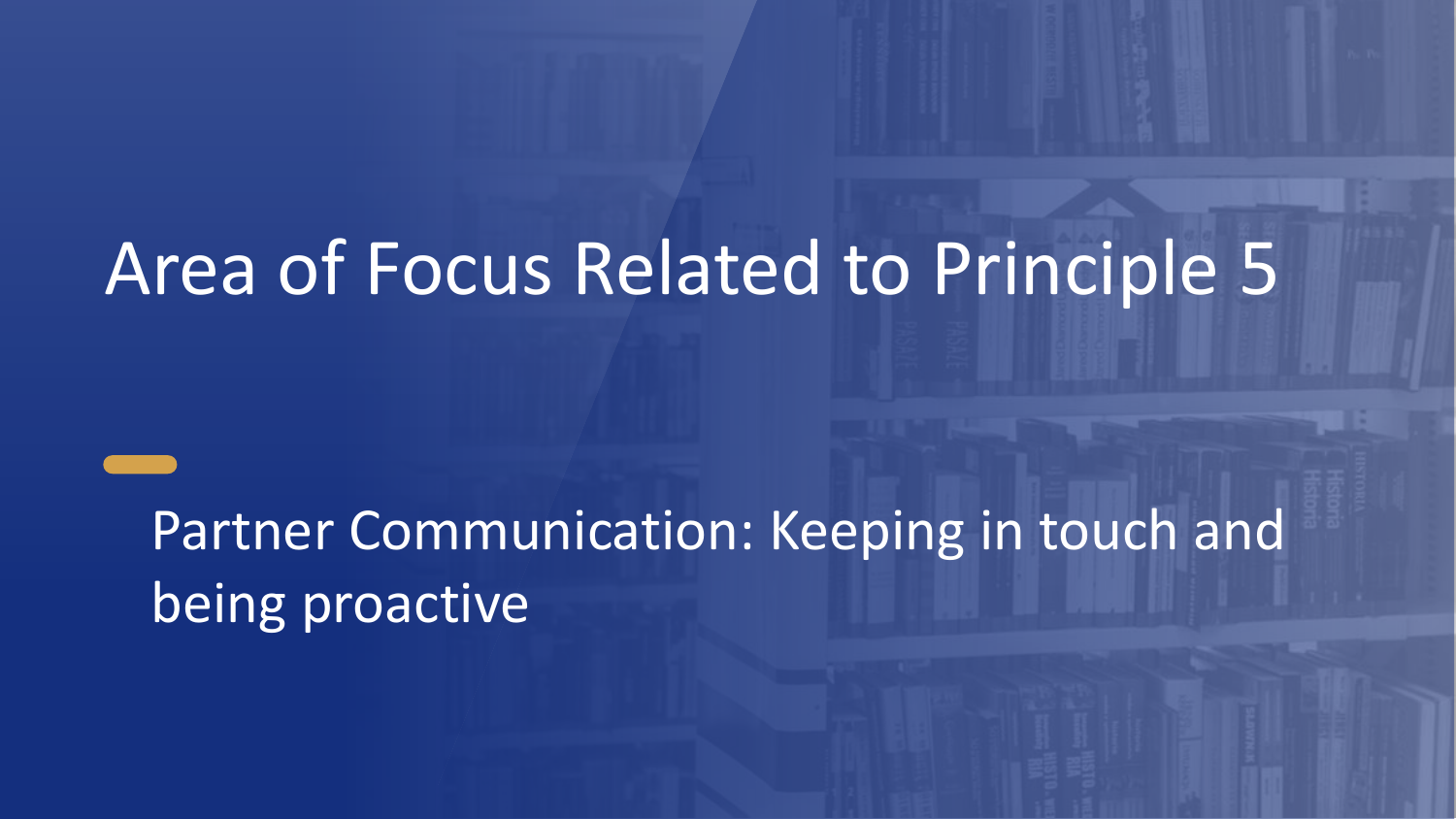### Partnership meetings

#### Ex: Worcester Partnership Meeting Agenda

- The ECW Team meets once a week for an hour, sometimes twoessential particularly with ECWP involving multiple institutions and a large student population.
- An agenda is created and shared in google for the team to add "priority" topics of the week, issues, or concerns